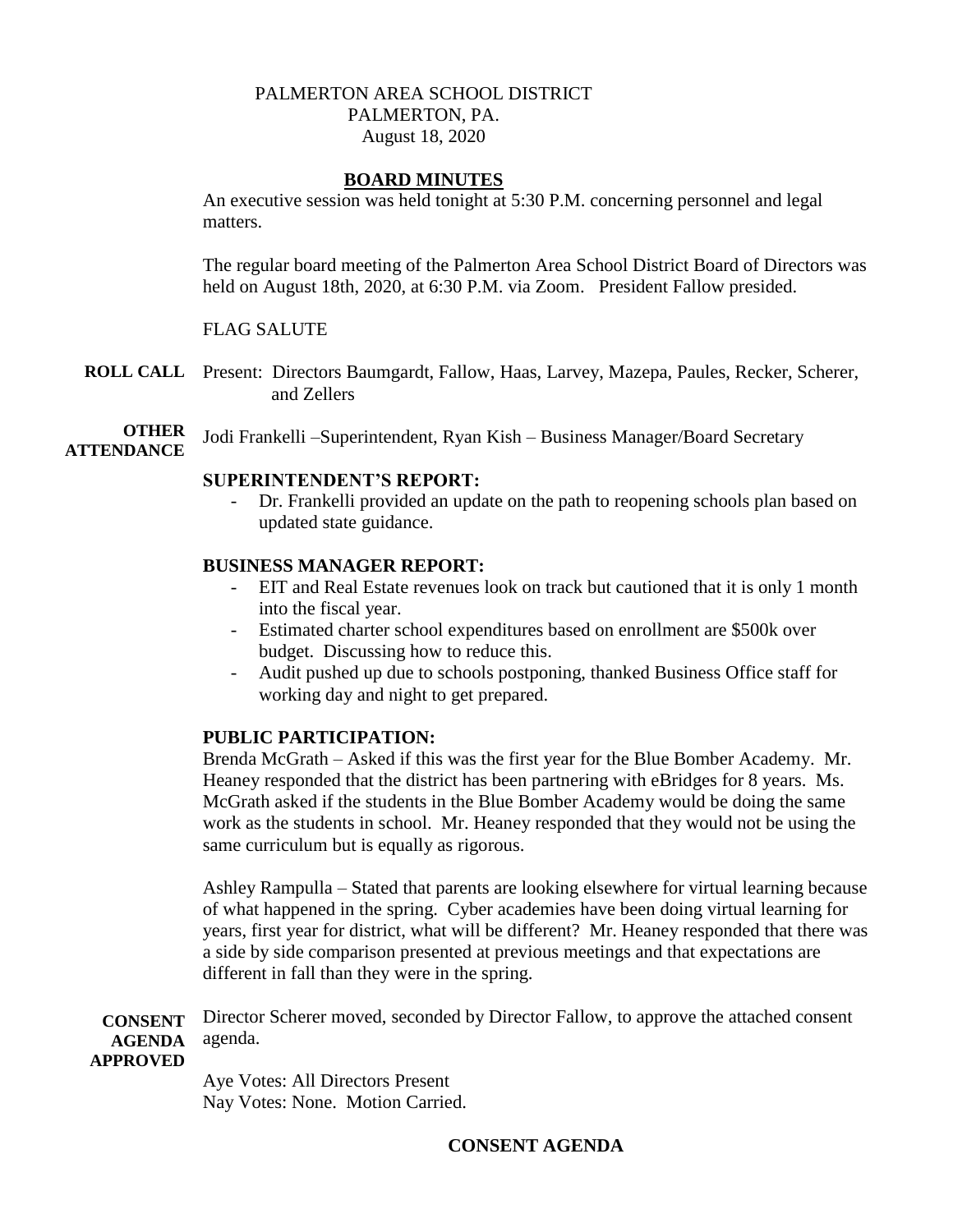| <b>BOARD</b><br><b>MINUTES</b>                          | Approved the July 21 <sup>st</sup> , 2020 Board Meeting Minutes                                                                                                    |  |  |  |  |  |
|---------------------------------------------------------|--------------------------------------------------------------------------------------------------------------------------------------------------------------------|--|--|--|--|--|
|                                                         | Approved the July 28 <sup>th</sup> , 2020 Board Meeting Minutes                                                                                                    |  |  |  |  |  |
|                                                         | Approved the August $4th$ , 2020 Board Meeting Minutes                                                                                                             |  |  |  |  |  |
| <b>FINANCIAL</b><br><b>REPORTS</b>                      | Approved the Accounts Payable Reports                                                                                                                              |  |  |  |  |  |
|                                                         | Approved the Treasurer's Reports                                                                                                                                   |  |  |  |  |  |
| <b>TUITION</b>                                          | Approved the attached tuition reimbursement                                                                                                                        |  |  |  |  |  |
| <b>COLUMN</b><br><b>MOVEMENT</b>                        | Approved the column movement for the following employees:<br>Shanna Koscinski from master's to master's+15                                                         |  |  |  |  |  |
|                                                         | Kimberly Seiler from master's to master's+15                                                                                                                       |  |  |  |  |  |
|                                                         | Lisa Ward from master's to master's+15                                                                                                                             |  |  |  |  |  |
| <b>SUB TEACHER</b>                                      | Approved Cheryl Hummer as a substitute teacher                                                                                                                     |  |  |  |  |  |
| <b>SUBIA</b>                                            | Approved Erika Katona as a substitute instructional assistant                                                                                                      |  |  |  |  |  |
| <b>IA RETIREMENT</b>                                    | Approved the retirement of Mary Meinhart, instructional assistant, effective at the end of<br>the 2019-2020 school year.                                           |  |  |  |  |  |
| <b>TEACHER</b><br><b>RETIREMENT</b>                     | Approved the retirement of Kevin Kolodziejski, Junior High Language Arts Teacher,<br>effective at the end of the 2019-2020 school year.                            |  |  |  |  |  |
| <b>SUPER.</b><br><b>SECRETARY</b>                       | Approved Jacqueline McCandless as Confidential Superintendent Secretary, effective<br>August 24 <sup>th</sup> , 2020 at a salary of \$43,000 prorated (enclosure). |  |  |  |  |  |
| <b>HIRED</b><br><b>HEALTH ROOM</b><br><b>TECH HIRED</b> | Approved Timothy Kleintop as Health Room Technician at Towamensing Elementary<br>School, effective August 24th, 2020, at a rate of \$16.94 an hour.                |  |  |  |  |  |
| <b>MENTORS</b>                                          | Approved the following mentors for the first semester of the 2020-2021 school year:<br>- Michael Brennan for Kimberly Bittle at a rate of \$723                    |  |  |  |  |  |
|                                                         | - Jeanne Knepper for Julia Dougherty at a rate of \$723                                                                                                            |  |  |  |  |  |
| <b>CURRICULUM</b><br><b>COORDIN-</b>                    | Approved the following curriculum coordinators at the Junior High School for the 2020-<br>2021 school year:                                                        |  |  |  |  |  |

**ATORS**

| <b>CAC Co-Adviser</b> | \$869   |
|-----------------------|---------|
| <b>CAC Co-Adviser</b> | \$869   |
| <b>CAC</b> Adviser    | \$1,738 |
| <b>CAC Co-Adviser</b> | \$869   |
| <b>CAC Co-Adviser</b> | \$869   |
|                       |         |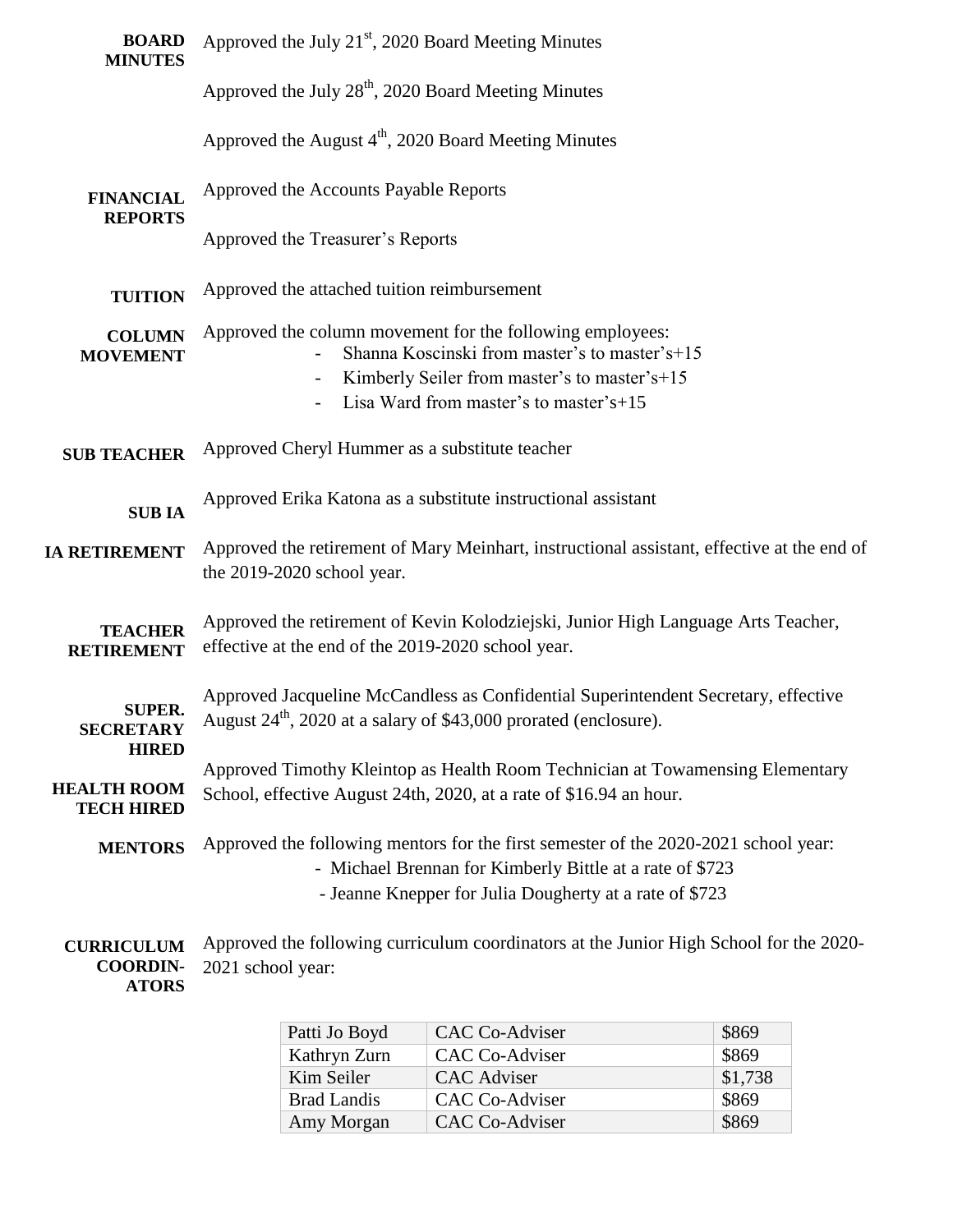| Miranda Allen          | Co-Chair – Secondary Specialist | \$869   |
|------------------------|---------------------------------|---------|
| <b>Carol Andrews</b>   | Health/PE                       | \$1,738 |
| Anna Corby             | $Co-Chair - English$            | \$869   |
| Jose Elvir             | <b>World Language</b>           | \$1,738 |
| <b>Michael Gombert</b> | Co-Chair – Social Studies       | \$869   |
| Jeanne Knepper         | Science                         | \$1,738 |
| Whitney Kern           | Co-Chair – Secondary Specialist | \$869   |
| Paul McArdle           | Co-Chair – Social Studies       | \$869   |
| <b>Tom Smelas</b>      | <b>Business Education</b>       | \$1,738 |
| <b>Bonnie Tavella</b>  | $Co-Chair - English$            | \$869   |
| Pamela Wuest           | <b>Mathematics</b>              | \$1,738 |

Approved the following curriculum coordinators at the High School for the 2020-2021 school year:

Approved the following curriculum coordinators at Towamensing Elementary School for the 2020-2021 school year:

| Joyce Paulinho         | Kindergarten and Grade 1 Co-adviser | \$869   |
|------------------------|-------------------------------------|---------|
| <b>Brittany Zeky</b>   | Kindergarten and Grade 1 Co-adviser | \$869   |
| <b>Lindsay Serfass</b> | Grade 2 and Grade 3 Co-adviser      | \$869   |
| Alexandrea             | Grade 2 and Grade 3 Co-adviser      | \$869   |
| Spalding               |                                     |         |
| <b>Susan Deem</b>      | Grade 4                             | \$1,738 |
| Kelly Beblavy          | Grade 5 Co-adviser                  | \$869   |
| Lisa Ward              | Grade 5 Co-adviser                  | \$869   |
| Jaclyn Ivancich        | Grade 6                             | \$1,738 |

Approved the following curriculum coordinators at S.S. Palmer and Parkside Elementary Schools for the 2020-2021 school year:

|                                                      |                                                                                                                     | Katherine Gilmartin | Kindergarten and Grade 1 | \$1,738 |  |  |  |
|------------------------------------------------------|---------------------------------------------------------------------------------------------------------------------|---------------------|--------------------------|---------|--|--|--|
|                                                      |                                                                                                                     | Christopher Kimmel  | Grade 2 and Grade 3      | \$1,738 |  |  |  |
|                                                      |                                                                                                                     | Meghan Barclay      | Grade 4                  | \$1,738 |  |  |  |
|                                                      |                                                                                                                     | Deanna Iles         | Grade 5                  | \$1,738 |  |  |  |
| <b>STUDENT</b><br><b>ATHLETIC</b>                    |                                                                                                                     | Monique Hofford     | Grade 6                  | \$1,738 |  |  |  |
| <b>HANDBOOK</b><br><b>COACHES</b><br><b>HANDBOOK</b> | Approved the 2020-2021 Student Athletic Handbook (enclosure)<br>Approved the 2020-2021 Coaches Handbook (enclosure) |                     |                          |         |  |  |  |
| <b>BAYADA</b><br><b>CONTRACT</b>                     | Approved the contract with Bayada Nursing for the 2020-2021 school year (enclosure)                                 |                     |                          |         |  |  |  |
| <b>POLICY #103.1</b><br><b>FIRST READING</b>         | Approved the first reading of Policy $\#103.1$ – Title IX Harassment (enclosures)                                   |                     |                          |         |  |  |  |